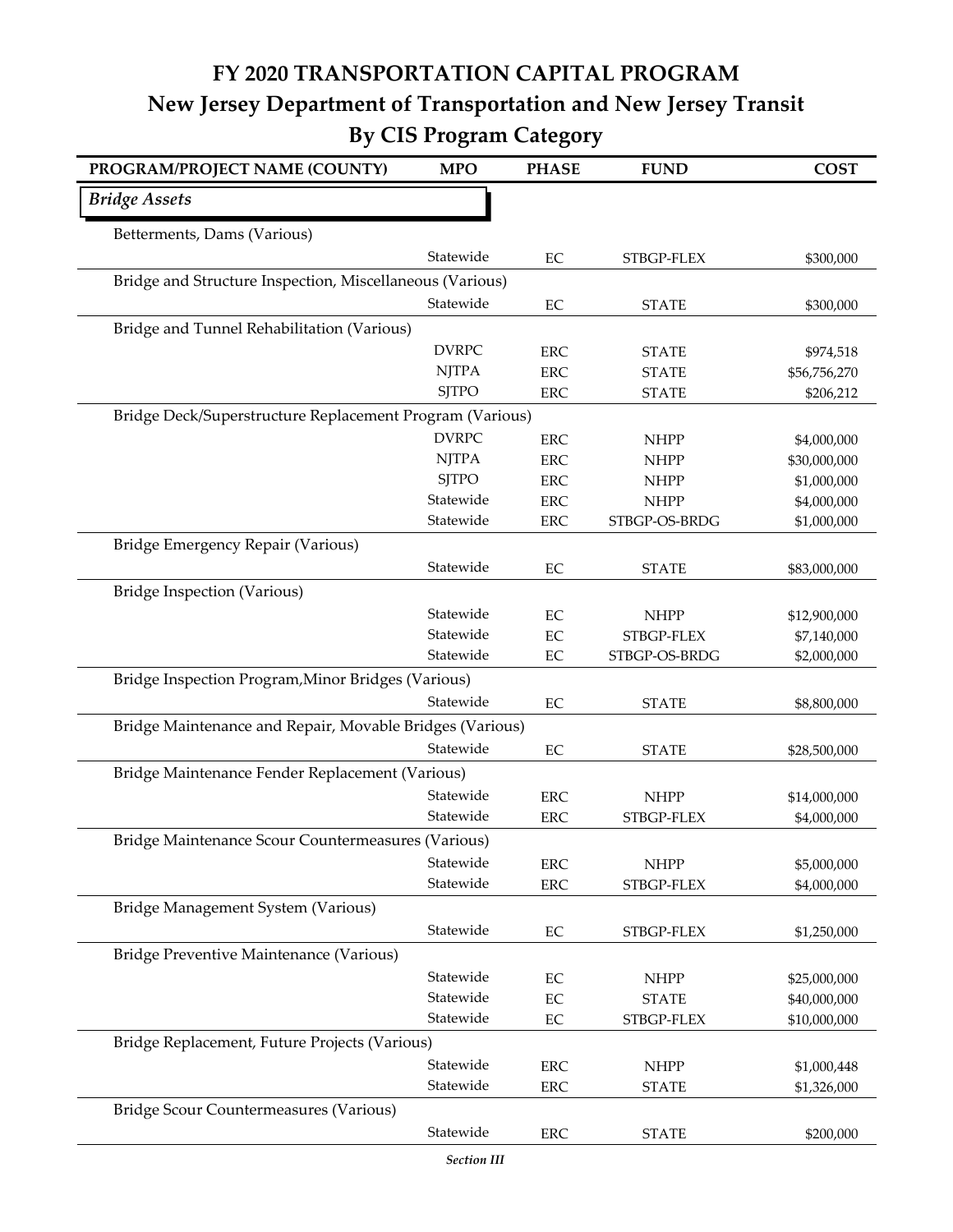| PROGRAM/PROJECT NAME (COUNTY)                                                | <b>MPO</b>                   | <b>PHASE</b> | <b>FUND</b>   | <b>COST</b>  |
|------------------------------------------------------------------------------|------------------------------|--------------|---------------|--------------|
| <b>Bridge Assets</b>                                                         |                              |              |               |              |
| Culvert Replacement Program (Various)                                        |                              |              |               |              |
|                                                                              | Statewide                    | <b>ERC</b>   | <b>STATE</b>  | \$4,000,000  |
|                                                                              | Statewide                    | <b>ERC</b>   | STBGP-FLEX    | \$1,000,000  |
| Delaware & Raritan Canal Bridges (Mercer)                                    |                              |              |               |              |
|                                                                              | Statewide                    | ERC          | STBGP-FLEX    | \$8,350,000  |
| F.R.E.C. Access Road, Bridge over Toms River (Ocean)                         |                              |              |               |              |
|                                                                              | <b>NJTPA</b>                 | <b>ROW</b>   | STBGP-OS-BRDG | \$100,000    |
| Hamilton Road, Bridge over Conrail RR (Somerset)                             |                              |              |               |              |
|                                                                              | <b>NJTPA</b>                 | <b>DES</b>   | STBGP-OS-BRDG | \$1,100,000  |
| High-Mast Light Poles (Various)                                              |                              |              |               |              |
|                                                                              | Statewide                    | <b>ERC</b>   | <b>NHPP</b>   | \$1,000,000  |
|                                                                              | Statewide                    | <b>ERC</b>   | STBGP-FLEX    | \$1,000,000  |
| Job Order Contracting Infrastructure Repairs, Statewide (Various)            |                              |              |               |              |
|                                                                              | Statewide                    | $\rm EC$     | STBGP-FLEX    | \$10,000,000 |
| Orphan Bridge Reconstruction (Various)                                       |                              |              |               |              |
|                                                                              | Statewide                    | EC           | <b>STATE</b>  | \$4,000,000  |
| PANY&NJ-NJDOT Project Program (Hudson)                                       |                              |              |               |              |
|                                                                              | <b>NJTPA</b>                 | <b>ERC</b>   | <b>STATE</b>  | \$98,000,000 |
| Paterson Plank Road (CR 681), Bridge over Route 3 at MP 10.04 (Hudson)       |                              |              |               |              |
|                                                                              | <b>NJTPA</b>                 | $\rm PE$     | STBGP-OS-BRDG | \$1,000,000  |
| Route 322B SB, Retaining Wall @ Raccoon Creek, Priority Repair (Gloucester)  |                              |              |               |              |
|                                                                              | <b>DVRPC</b>                 | <b>ERC</b>   | <b>STATE</b>  | \$2,000,000  |
| Sign Structure Inspection Program (Various)                                  |                              |              |               |              |
|                                                                              | Statewide                    | $\rm EC$     | STBGP-FLEX    | \$2,100,000  |
| Sign Structure Rehabilitation/Replacement Program (Various)                  |                              |              |               |              |
|                                                                              | Statewide                    | <b>ERC</b>   | STBGP-FLEX    | \$1,000,000  |
| Sign Structure Replacement Contract 2016-3 (Various)                         |                              |              |               |              |
|                                                                              | Statewide                    | <b>CON</b>   | <b>NHPP</b>   | \$6,800,000  |
| Taft Avenue, Pedestrian Bridge over Route 80 (Passaic)                       |                              |              |               |              |
|                                                                              | <b>NJTPA</b>                 | <b>DES</b>   | <b>NHPP</b>   | \$850,000    |
| UHPC Overlay Research Project (8 Bridge Decks) (Various)                     |                              |              |               |              |
|                                                                              | Statewide                    | <b>CON</b>   | <b>STATE</b>  | \$8,500,000  |
| Washington Turnpike, Bridge over West Branch of Wading River (Burlington)    |                              |              |               |              |
|                                                                              | <b>DVRPC</b>                 | <b>DES</b>   | STBGP-OS-BRDG | \$1,250,000  |
| Route 4, Bridge over Palisade Avenue, Windsor Road and CSX Railroad (Bergen) |                              |              |               |              |
|                                                                              | <b>NJTPA</b>                 | <b>ROW</b>   | <b>NHPP</b>   | \$1,500,000  |
| Route 4, Grand Avenue Bridge (Bergen)                                        |                              |              |               |              |
|                                                                              | <b>NJTPA</b>                 | DES          | <b>NHPP</b>   | \$4,000,000  |
| Route 4, Jones Road Bridge (Bergen)                                          |                              |              |               |              |
|                                                                              | <b>NJTPA</b><br><b>NJTPA</b> | <b>ROW</b>   | <b>NHPP</b>   | \$600,000    |
|                                                                              |                              | UTI          | <b>NHPP</b>   | \$6,000,000  |
| Route 22, Bridge over Echo Lake (Union)                                      |                              |              |               |              |
|                                                                              | <b>NJTPA</b>                 | <b>ROW</b>   | <b>STATE</b>  | \$300,000    |